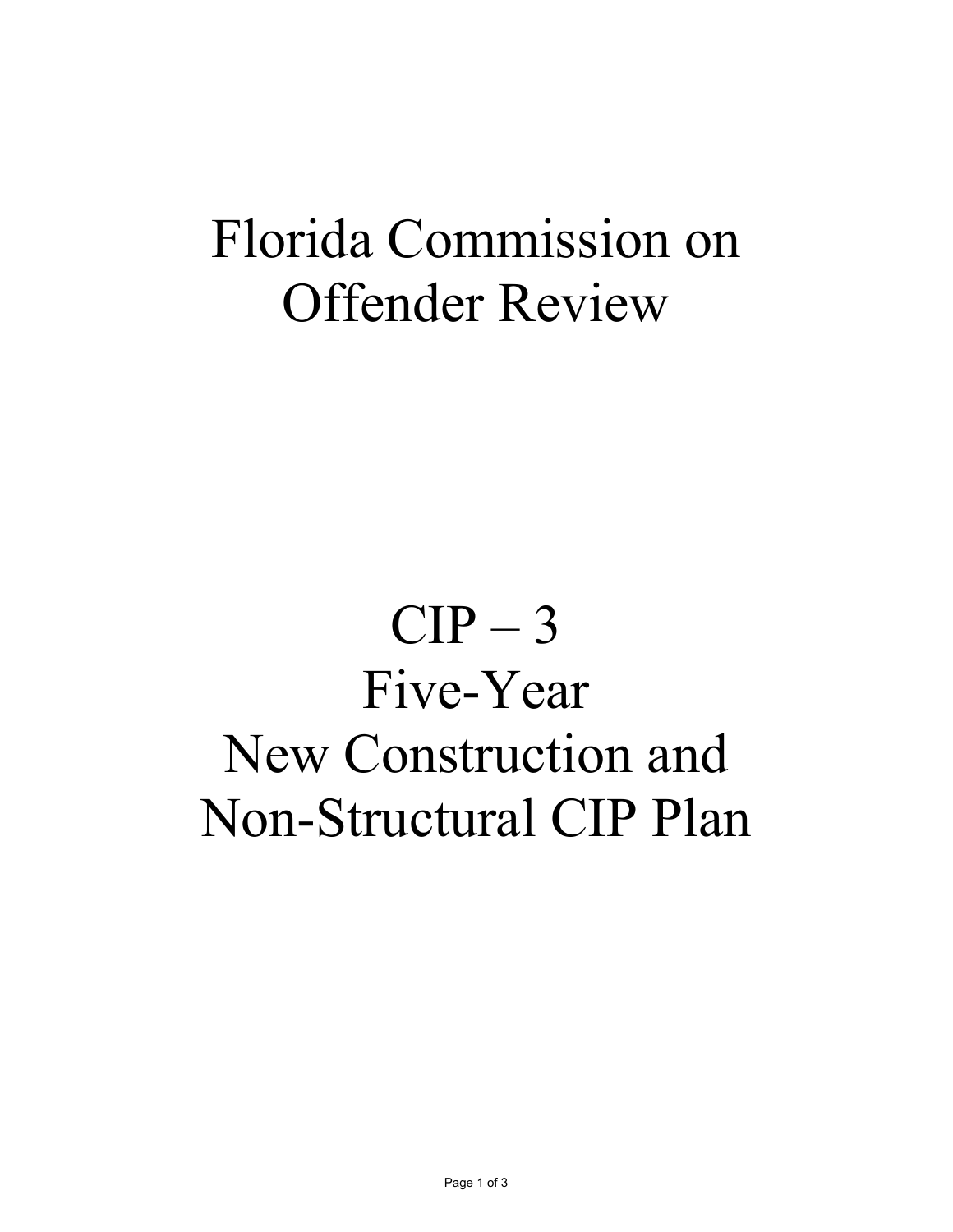## **CIP-3: Short-Term Project Explanation**

| Agency:                                                | <b>Florida Commission on Offender Review</b> |                                      |                                    | <b>Agency Priority:</b>            |                                                       |                               |                                    |  |  |  |
|--------------------------------------------------------|----------------------------------------------|--------------------------------------|------------------------------------|------------------------------------|-------------------------------------------------------|-------------------------------|------------------------------------|--|--|--|
| <b>Budget Entity and</b><br><b>Budget Entity Code:</b> |                                              |                                      |                                    | <b>Project Category:</b>           |                                                       |                               |                                    |  |  |  |
| <b>Appropriation</b><br><b>Category Code:</b>          |                                              |                                      |                                    | <b>LRPP Narrative Page:</b>        |                                                       |                               |                                    |  |  |  |
| <b>PROJECT TITLE:</b>                                  | <b>Not Applicable</b>                        |                                      |                                    |                                    |                                                       |                               |                                    |  |  |  |
| <b>Statutory Authority:</b>                            |                                              |                                      |                                    |                                    |                                                       |                               |                                    |  |  |  |
| To be Constructed by:                                  |                                              | Contract?<br>(Y/N)                   | YES NO                             | Force Acct.?<br>(Y/N)              | YES NO                                                |                               |                                    |  |  |  |
| Facility<br><b>Type</b>                                | <b>Service</b><br>Load                       | <b>Planned</b><br><b>Used Factor</b> | <b>User Stations</b><br>Required   | <b>Existing</b><br><b>Stations</b> | <b>New User</b><br><b>Stations</b><br><b>Required</b> | <b>Space</b><br><b>Factor</b> | <b>Net Area</b><br><b>Required</b> |  |  |  |
|                                                        |                                              |                                      |                                    |                                    |                                                       |                               |                                    |  |  |  |
| <b>Geographic Location:</b>                            |                                              |                                      |                                    |                                    |                                                       |                               |                                    |  |  |  |
| <b>County:</b>                                         |                                              |                                      |                                    |                                    |                                                       |                               |                                    |  |  |  |
| <b>Facility</b><br><b>Type</b>                         | <b>Net Area</b><br>(square feet)             | Efficiency<br>Factor                 | <b>Gross Area</b><br>(square feet) | <b>Unit Cost</b>                   | Construction<br>Cost                                  | Occupancy<br><b>Date</b>      |                                    |  |  |  |
|                                                        |                                              |                                      |                                    |                                    |                                                       |                               |                                    |  |  |  |
| <b>Schedule of Project Components</b>                  |                                              | FY 2022-23                           | FY 2023-24                         | FY 2024-25                         | FY 2025-26                                            | FY 2026-27                    |                                    |  |  |  |
| <b>1. Basic Construction Costs</b>                     |                                              | \$                                   | \$                                 | <b>S</b>                           | \$                                                    | \$                            |                                    |  |  |  |
| a. Construction Cost                                   |                                              |                                      |                                    |                                    |                                                       |                               |                                    |  |  |  |
| b. Permits, Inspections,<br><b>Impact Fees</b>         |                                              |                                      |                                    |                                    |                                                       |                               |                                    |  |  |  |
| c. Communication requirements                          |                                              |                                      |                                    |                                    |                                                       |                               |                                    |  |  |  |
| (conduits, wiring, etc.)                               |                                              |                                      |                                    |                                    |                                                       |                               |                                    |  |  |  |
| d. Utilities outside building                          |                                              |                                      |                                    |                                    |                                                       |                               |                                    |  |  |  |
| e. Site Development                                    |                                              |                                      |                                    |                                    |                                                       |                               |                                    |  |  |  |
| (roads, paving, etc.)                                  |                                              |                                      |                                    |                                    |                                                       |                               |                                    |  |  |  |
| f. Energy efficient<br>equipment                       |                                              |                                      |                                    |                                    |                                                       |                               |                                    |  |  |  |
| g. Art allowance                                       |                                              |                                      |                                    |                                    |                                                       |                               |                                    |  |  |  |
| (Section 255.043, Florida Statutes)                    |                                              |                                      |                                    |                                    |                                                       |                               |                                    |  |  |  |
| h. Other                                               |                                              |                                      |                                    |                                    |                                                       |                               |                                    |  |  |  |
| Subtotal:                                              |                                              | \$                                   | $\$$                               | \$                                 | \$                                                    | \$                            |                                    |  |  |  |
| $\overline{2}$                                         | $\overline{0}$                               |                                      |                                    |                                    |                                                       |                               |                                    |  |  |  |

*Office of Policy and Budget - June 2021*